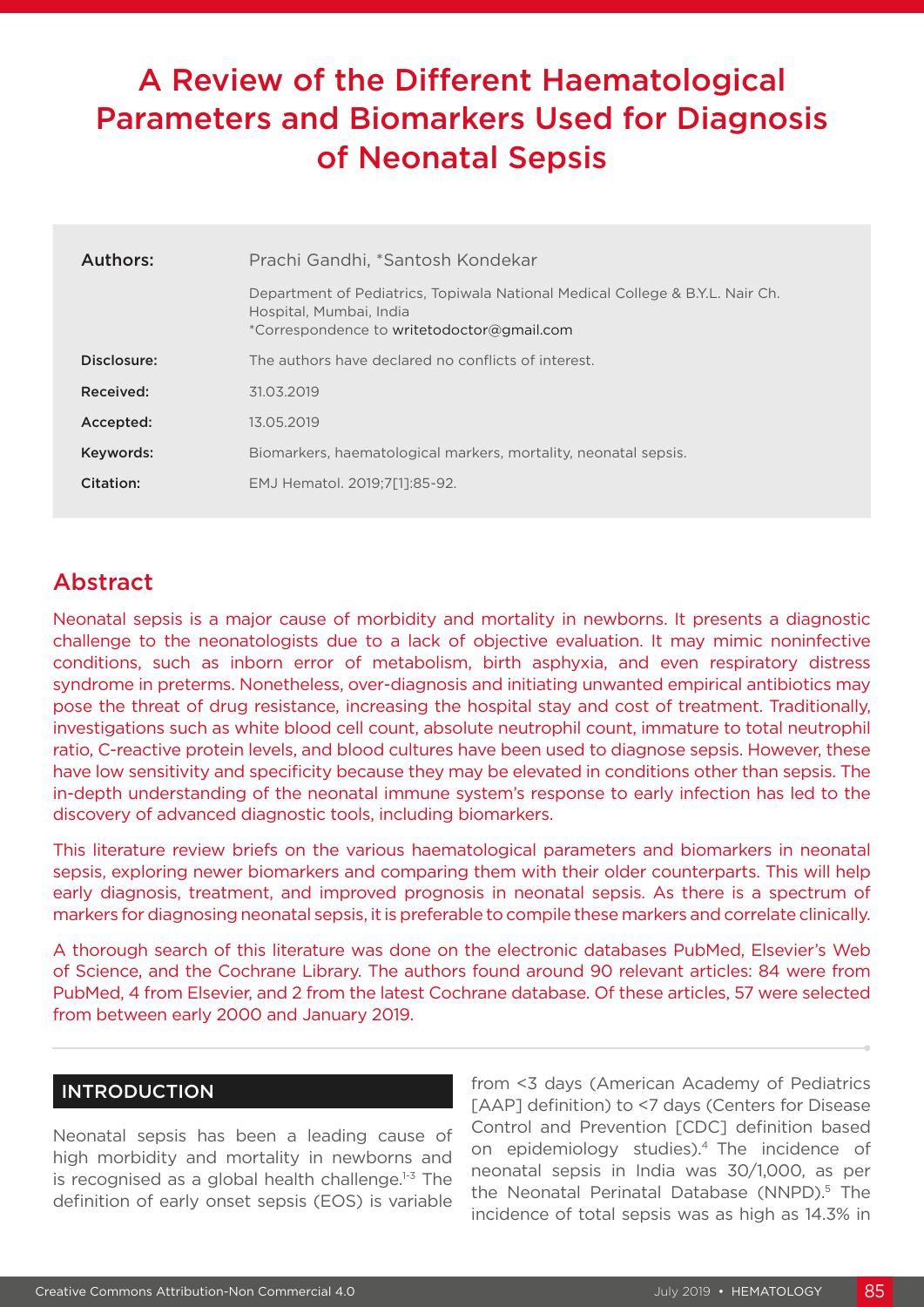a recent cohort study conducted by the Delhi Neonatal Infection Study (DeNIS) collaboration in India, of which culture-proven sepsis was 6.2%. Nearly two thirds of these cases were EOS (<72 hours). $6$  The total neonatal mortality rate was 28/1,000 live births with early neonatal mortality rate being 22/1,000 live births, of which sepsis contributed to a quarter of the deaths.7 Therefore, neonatal sepsis constitutes a significant health burden. To combat this, it is vital to understand the fragile neonatal immune system and its response to infection in the form of biomarkers.8 Timely identification of neonatal sepsis and initiation of appropriate antibiotics form the cornerstone in preventing these neonatal deaths.

Even though there are recent sophisticated biomarkers to diagnose sepsis, it is still challenging to curtail sepsis mortality by timely intervention.9-11 Moreover, establishing early diagnostic markers will extensively reduce antibiotic abuse and help in rationalising a unit policy for the judicious use of antibiotics, thus preventing the emergence of multidrug-resistant micro-organisms. The current gold standard microbiological blood culture screen may produce false-negatives because of low yield when a lesser amount of blood is collected, in addition to high turnover time.<sup>12,13</sup> Additional haematological tests used traditionally, such as white blood cell count (WBC), absolute neutrophil count (ANC), immature to total neutrophil (I/T) ratio, and C-reactive protein (CRP) measurement, also have a poor sensitivity and specificity and may need serial monitoring.<sup>14</sup> For better prediction of sepsis, recent evidence suggests the use of age-specific nomograms rather than fixed normal ranges of WBC, ANC, and I/T ratio.15 Thus, diagnostic tests that are rapid and accurate in guiding the management of septic newborns are needed.<sup>16</sup> Empiric use of unnecessary antibiotics will be withheld by the use of tests that have a high negative predictive value, therefore preventing the adverse effects of antibiotics on unaffected neonates.17,18 The immune system of a neonate remains incompletely understood; however, with the robust development of molecular characterisation of this immature immune system, it has now been possible to identify an array of biomarkers that are produced by these ill infants in response to the offending organism aiding the prompt diagnosis of sepsis.19-21 The objective of

this review is to provide a summary of biomarker developments for early diagnosis and treatment of neonatal sepsis, simultaneously comparing them with older markers for the condition.

#### **METHODS**

The authors completed a computer-based search of the literature using the words "neonatal", "sepsis", "biomarkers", "hematological", and "omic", along with combinations of these words in PubMed, Elsevier's Web of Science, the Cochrane Library (including January 2019), and Google. The results revealed around 90 studies in the English language from early 2000 to January 2019; most of which were single-centred, small studies conducted in tertiary care neonatal units in middle and low-income countries. Of the 57 articles included in the review, most of them were cohort, cross-sectional studies, and previous reviews and articles retrieved from their references. This was followed by detailed, extensive analysis of these studies elaborating each of the biomarkers including both the traditional and newer ones (Table 1), comparing them (along with their sensitivity and specificity), and describing their practical utility in a resource-limited set up.

### THE REQUIREMENTS OF AN IDEAL **BIOMARKER**

- 1. Levels of the biomarker should aid not only in early diagnosis but also in optimising management. Thus, biomarker levels should change early in the disease and remain altered for a period of time.<sup>8</sup>
- 2. High sensitivity and negative predictive value of nearly 100%, with a preferable specificity and positive predictive value of 85%.<sup>9,22</sup>
- 3. Guide in starting and/or stopping antimicrobial treatment and also monitor disease course.
- 4. Discriminate a specific pathogen or a category of pathogens, e.g., viral, bacterial (gram-positive organisms versus gramnegative organisms), and fungal organisms.
- 5. Be able to predict severity of the disease as well as prognosis.
- 6. Volume of specimen needed should be small (e.g., <0.5 mL of blood), low cost, and readily available.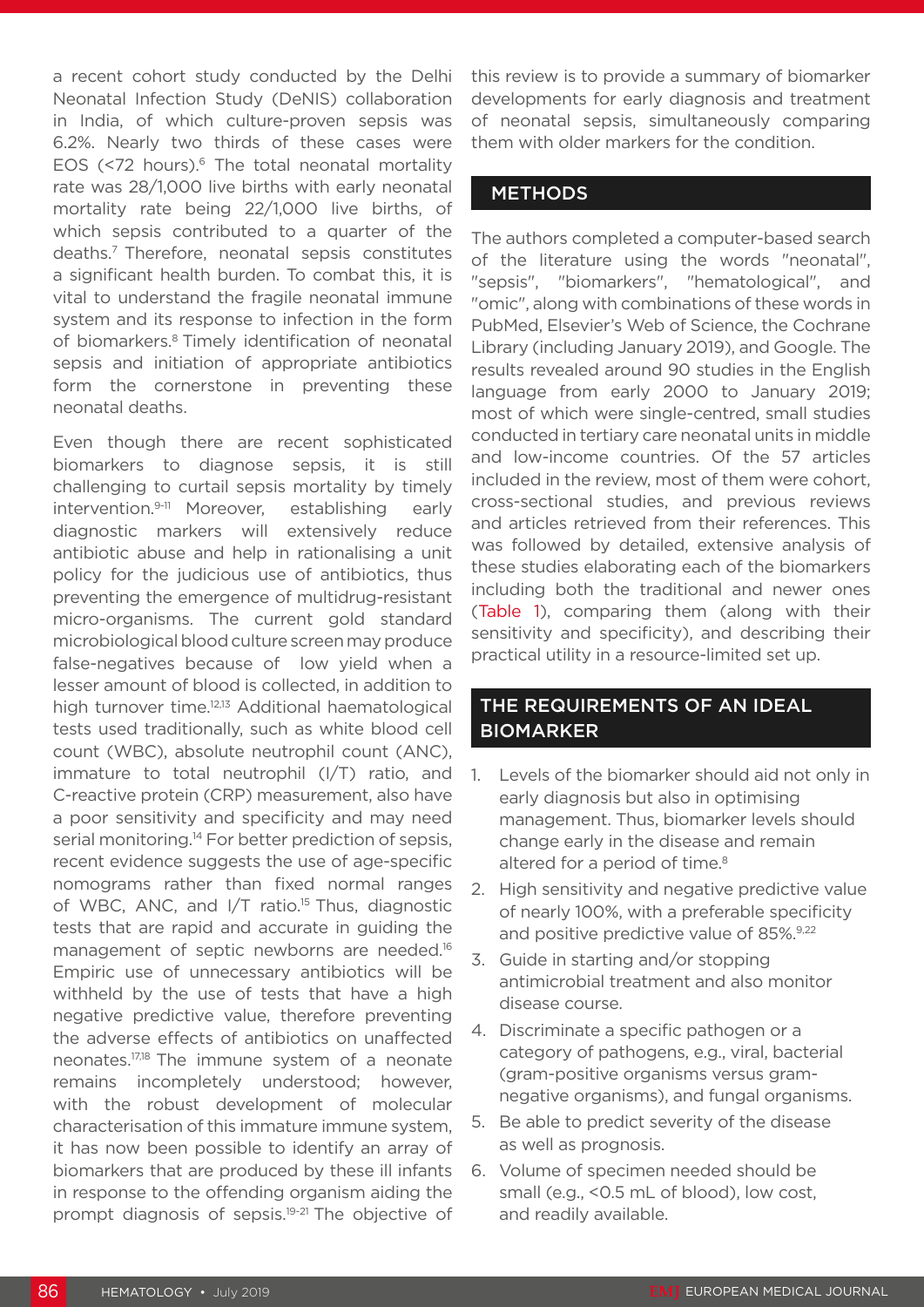7. Quantitative values of biomarker concentration with nomograms or welldefined cut-offs must be easily available.

#### OLD MARKERS

#### **Cultures**

The definitive diagnosis of sepsis is the isolation of the organism from any bodily fluid, such as blood, urine, or cerebrospinal fluid. Although the sensitivity of blood cultures is 98%, results normally take up to 72 hours. Furthermore, prior antibiotic treatment and low volume of collection can result in false-negative reports. Nevertheless, BACTEC culture system has now made early detection within 48 hours possible, even with low volumes of blood and a low colony count.23

#### Haematological Indices

Traditionally, the following parameters have been used as the initial markers of neonatal sepsis, either individually or in combination:

- **>** Total leukocyte count (TLC).
- **>** ANC.
- **>** I/T ratio and morphological or degenerative changes in neutrophils, such as vacuolisation, Döhle bodies, intracellular bacteria, and toxic granules.
- **>** Platelet count.

#### Total Leukocyte Count

TLC has been conventionally used in the sepsis screen. Based on the fact that there are few reserves of white blood cells in the neonatal bone marrow, leukopenia can represent an overwhelming infection.24,25 However, TLC has a poor predictive value in diagnosis of EOS. Moreover, in EOS, neutrophil indices are more reliable if obtained after 6–12 hours, thus delaying the diagnosis.

#### Absolute Neutrophil Count

Blood ANC varies in a neonate, with the lower limit being <1,800/µL at birth, <7,800/µL at 12–14 hours of age, and falling again to <1,800/µL at 72 hours.

#### Table 1: Old and new biomarkers for the diagnosis of sepsis.

| Old markers for sepsis         | Newer markers for sepsis    |  |
|--------------------------------|-----------------------------|--|
| Cultures <sup>+</sup>          | SAA                         |  |
| Haematological indices:        | Cytokines and chemokines*** |  |
| • WBC and differential count*  |                             |  |
| $\cdot$ ANC                    |                             |  |
| $\cdot$ I/T ratio <sup>*</sup> |                             |  |
| • Platelet count               |                             |  |
| Micro ESR*                     | Cell surface markers        |  |
| Acute phase reactants:         | $Omics++$                   |  |
| $\cdot$ CRP*                   | • Genomics                  |  |
| $\bullet$ PCT $^{**}$          | • Metabolomics              |  |
|                                | • Proteomics                |  |

\*Forms the conventional septic screen.

\*\*Excellent early marker, especially if combined with PSP, thus forming the best marker for EOS.

\*\*\*IL-6 early biomarker in EOS.

†Gold standard.

††Promising markers to be explored.

ANC: absolute neutrophil count; CRP: C-reactive protein; EOS: early onset sepsis; I/T ratio: immature/total neutrophil ratio; Micro ESR: micro erythrocyte sedimentation rate; PCT: procalcitonin; PSP: pancreatic stone protein; SAA: serum amyloid A; TLC: total leukocyte count; WBC: white blood cell count.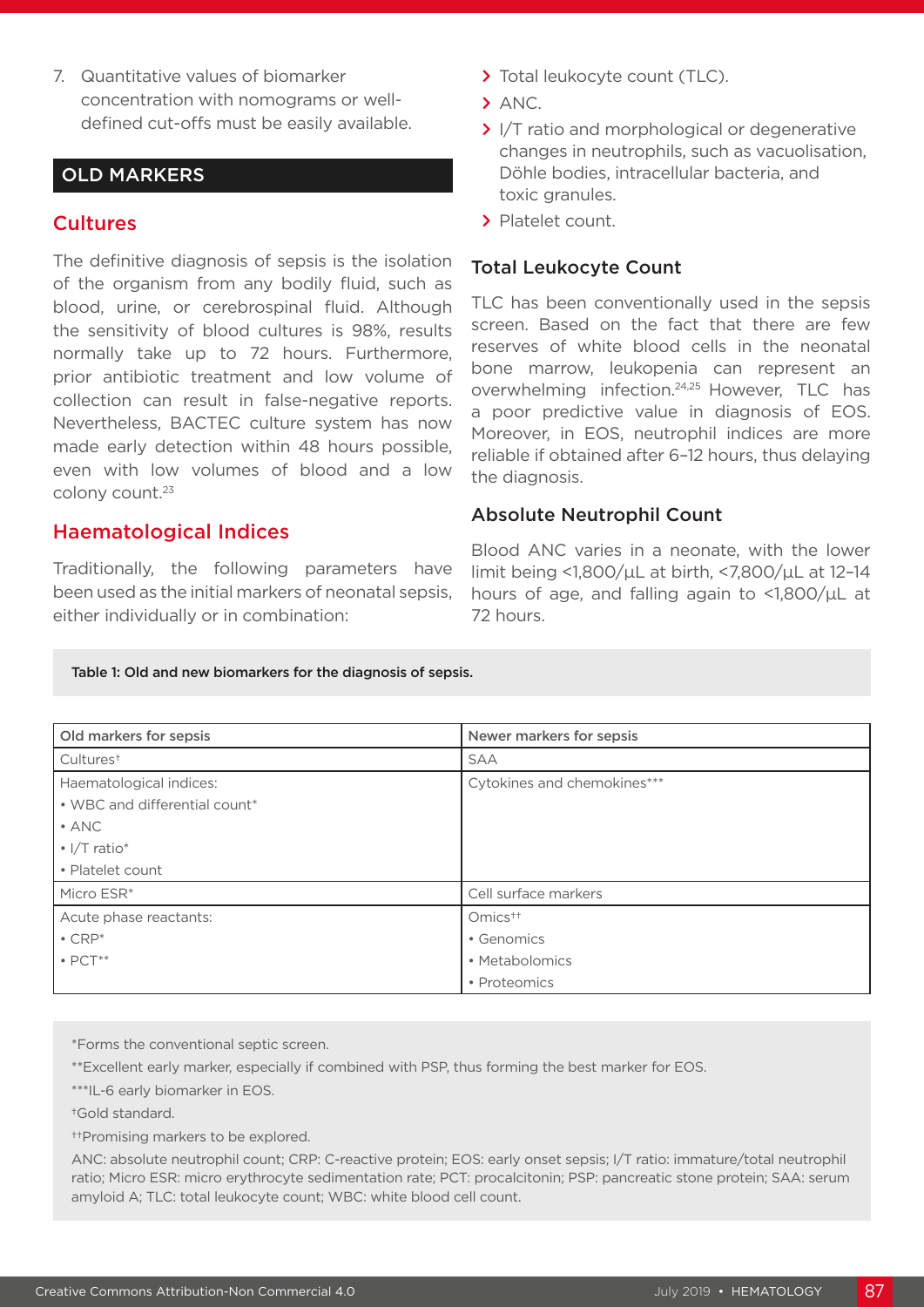#### Immature to Total Leukocyte Ratio

I/T ratio is calculated as 'immature polymorphs/ mature plus immature neutrophils' and is the most sensitive indicator of sepsis. Values >0.27 in term and >0.22 in preterm neonates are significant. In general, the abnormal leukocyte ratios, including an I/T ratio of ≥0.2, tend to have a high sensitivity of 90% and negative predictive value of 98%, whereas abnormal leukocyte counts, such as leukopenia and neutropenia, tend to have high specificity.

#### Platelet Count

Thrombocytopenia has been seen quite often in sepsis, especially fungal sepsis, but has not been a promising early marker.

The haematological scoring system (HSS) suggests that the higher the score, the greater the sensitivity, and that sepsis is probable with a HSS score ≥3. This test has a high sensitivity of 96%, but a low positive predictive value of 31%. Although it is a complex scoring method, studies have complied HSS data with biomarker usage to obtain better results.26

Increased mean platelet volume (>8.6 fL) has been studied recently as a marker of EOS and a predictor for mortality, especially in preterm neonates with a sensitivity of 97.14% and a specificity of nearly 100%. However, elevated levels of this marker may also be seen in bronchopulmonary dysplasia and respiratory distress.27 In addition, recent studies have shown that increased (20%) red blood cell distribution width within 6 hours after birth has been associated with EOS and also predicts a poor outcome.28

#### Micro Erythrocyte Sedimentation Rate

Micro erythrocyte sedimentation rate (Micro ESR) is a technique that has been used traditionally in the septic screen; however, it lacks sensitivity because it takes a few days for ESR to rise and the value varies significantly within the first few days of life. Furthermore, the levels take a significant amount of time to return to normal again. A rough estimate of calculation can be achieved through permiting an additional 2 or 3 days to the age of the neonate being tested.29

## Acute Phase Reactants

#### C-Reactive Protein

CRP, a component of the septic screen, is an acute phase reactant produced by the liver in response to an inflammatory/infectious process. It also helps to predict disease severity and guide the antibiotic duration.<sup>30</sup> CRP levels increase at least 6 hours after onset of acute inflammation and decrease faster than any other acute phase reactant.31 Rather than a single value, serial monitoring at 24 and 48 hours after the onset of sepsis improves sensitivity (by 82% and 84%, respectively). However, CRP may be elevated post-surgery, in meconium aspiration cases, and in those who have recently had vaccinations, thereby reducing its specificity. Since CRP may not be increased immediately at the onset of sepsis, other biomarkers are highly warranted for timely initiation of the treatment. In preterms, for whom CRP production may not be sufficient, the high sensitivity assays of CRP (hs CRP) form a vital marker because it can detect an even lower grade of inflammation.<sup>32</sup> A recent review concluded that serum CRP levels at initial evaluation in suspected late-onset infection is neither sufficiently accurate for early diagnosis nor selecting of neonates that need further investigation and antimicrobial therapy.<sup>33</sup>

#### Procalcitonin

Procalcitonin (PCT) is the prohormone of calcitonin and is produced by monocytes and hepatocytes in response to sepsis. In contrast to CRP, PCT levels rise 2 hours after infection, peak at 6-8 hours, and normalise after 2-3 days.<sup>34</sup> Although levels are unaffected by gestational age, specific nomograms need to be referred to for the reference ranges in early days of life. PCT has higher sensitivity compared to CRP and other biomarkers, such as IL-6 and hs CRP, especially in early detection of infection.<sup>35</sup> PCT in early-onset infection has been reported to have a sensitivity of 92%, specificity of 97%, positive predictive value of 94%, and negative predictive value of 96%.<sup>36</sup> As evidenced by meta-analyses with pancreatic stone protein (PSP), PCT forms the best marker for EOS.<sup>37</sup> Nonetheless, falsepositive increases in PCT may be seen at times in neonatal hypoxia and intracranial bleeding.38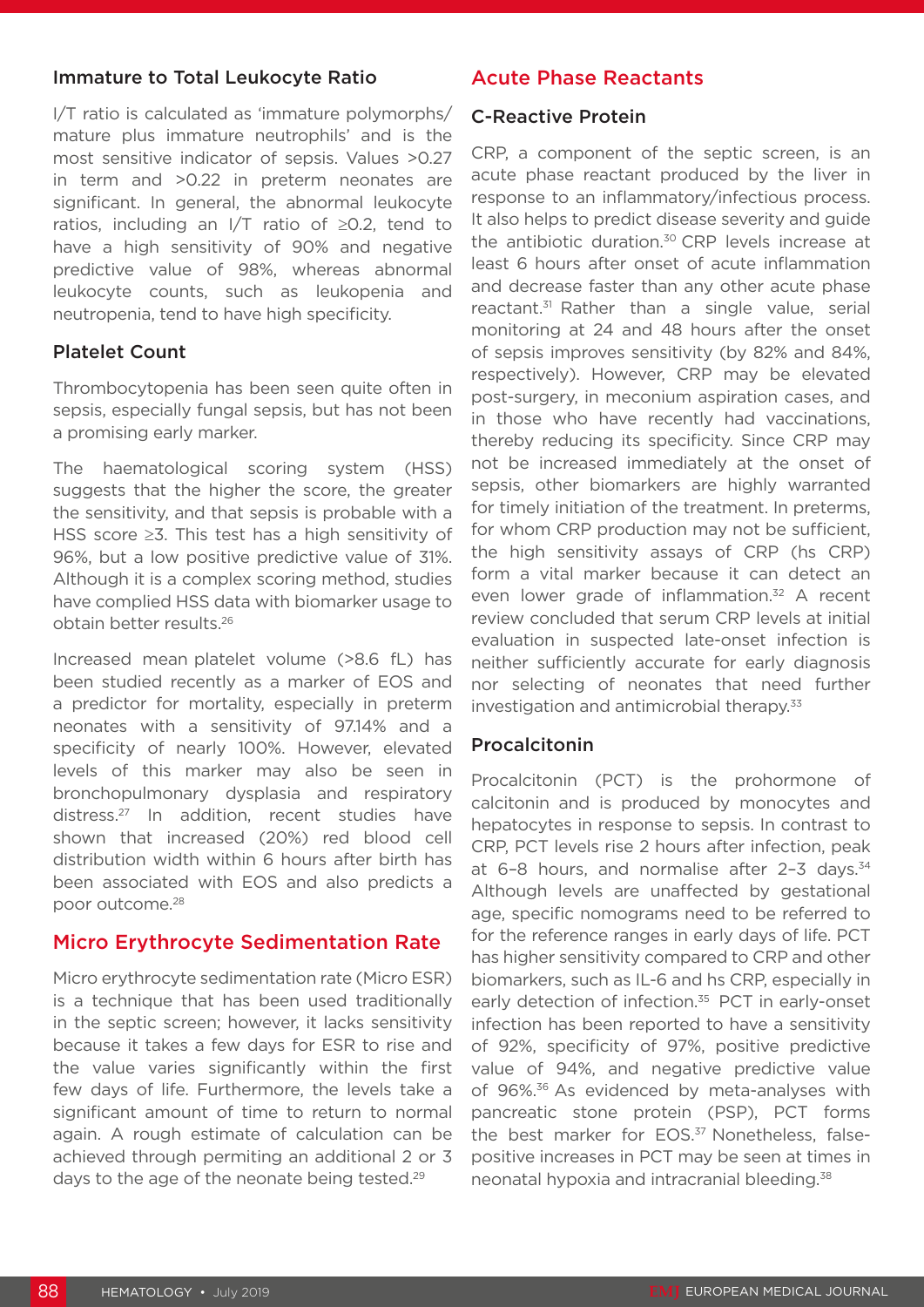#### NEW MARKERS

#### Serum Amyloid A

Serum amyloid A (SAA) is an early acute phase reactant and is produced in the liver as apolipoprotein (Apo) SAA in response to infection and inflammation.<sup>39</sup> However, the hepatic and nutritional status may affect the values, limiting SAA's use in late-onset sepsis.<sup>40</sup> SAA has not only proved to be a more sensitive and specific marker, with sensitivity and specificity of 96%, but has also helped in prognosticating patient mortality.<sup>41,42</sup>

#### Cytokines and Chemokines

Among the various cytokines released by the immature neonatal immune system, the major ones are TNF-α, IL-6, and IL-8.<sup>10</sup> IL-6 is a proinflammatory marker synthesised by mononuclear, chorion, amnion, and trophoblastic cells, and proves to be an early marker in sepsis. This protein triggers the production of CRP and thus its levels elevate prior to CRP. The disadvantage, however, is its short half-life.<sup>43,44</sup> TNF-α, a proinflammatory cytokine, stimulates IL-6 production but is not as sensitive as IL-6 itself.23 It has been studied that the combination of IL-6, TNFα, and CRP has a sensitivity and negative predictive value of approximately ≥90% for diagnosing EOS.45 The proinflammatory cytokine IL-8 mediates leukocyte migration and activation and its level rises and falls within 4 hours of infection; it also has a sensitivity of 90%, and has a varied specificity between 75–100%.46

#### Cell Surface Markers

In response to sepsis, various inflammatory cells express cell surface markers, such as CD11b, CD116, CD64, and CD45RO, which can be detected by flow cytometric analysis. This is useful in diagnosing intra-abdominal infections as well as EOS. Amongst these, CD64 plays an important role because it binds to the Fc region of the immunoglobulins that increase in infection. The sensitivity of CD64 in diagnosing EOS is 80% and negative predictive value is 89%;<sup>47</sup> however, combined with CRP and IL, its sensitivity may reach 100%. Another new, promising marker is soluble CD163 in EOS with sensitivity up to 100%. In addition, it helps to differentiate between infectious and non-infectious conditions.48,49

#### 'Omics' as Future Markers

The various newer approaches in 'omics' include the following:

- **>** Genomics
- **>** Metabolomics
- **>** Proteomics

#### Genomics

Micro-organisms' genomes, including their response to infection, can be studied, forming the basis of microbial genomics. PCR plays a key role in this process. Even though PCR takes longer to detect organisms, it has been found to be useful in diagnosing viral as well as fungal infections.50 However, quantitative PCR (qPCR) can rapidly detect any infection. By using the probe specific qPCR, many bacterial species can also be identified. The limitation to this, however, is the non-availability of the entire genome of the microbiome and resistant cell walls of some bacteria, making the DNA unavailable for sequencing.<sup>51</sup>

#### Metabolomics

The metabolites produced by the microorganisms in response to sepsis can be studied by spectrometric analysis (such as magnetic resonance spectrometry, nuclear magnetic resonance, and gas-chromatography mass spectrometry), reflecting the interaction between environment and the gene. Apo C2 and SAA were found to be especially elevated in necrotising enterocolitis and hence Apo SAA score was made in a study by Ng et al.<sup>12</sup> Further studies are warranted for the wide acceptance of this score. However, compiling this core can be time consuming, thus it may not be appropriate in EOS. Nevertheless, it has a wide scope in the future to explore the interactions between host and defence and would enable the identification of more biomarkers for septicaemia.52,53

#### **Proteomics**

Similar to genomics, exploring the proteins produced by the immune system's defences in response to organisms can be evaluated using proteomics. One example is S-100 (calgranulin), which along with heat shock proteins and altered matrix proteins, forms a part of the group of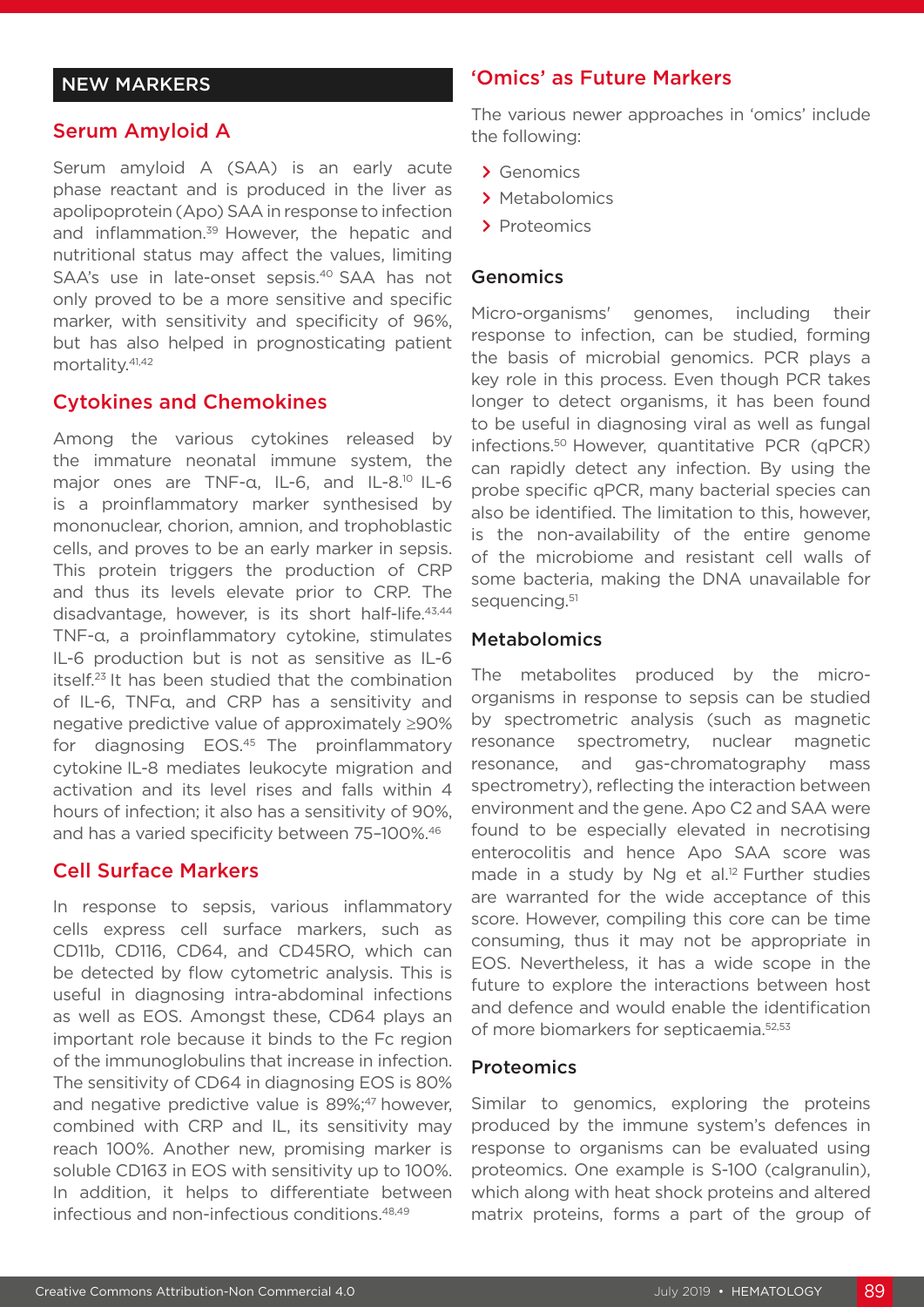proteins called damage associated molecular proteins. These are produced by the fetus in response to inflammation and have a protective role. Buhimschi et al.54 generated a mass restricted score on the amniotic fluid to predict EOS and found elevated levels of matrix metaloprotease-8 (MMP-8) in the amniotic fluid of mothers with

prolonged rupture of memebrane. Similarly, another study had reported increased levels of IL-8 mRNA expression in neonates exposed to perinatal infection.55

To summarise, these modern molecular markers are not onlydefinitive, but also rapid in diagnosing neonatal infections (Table 2).56

| Table 2: The advantages and disadvantages of old and new haematological markers and other new biomarkers for |
|--------------------------------------------------------------------------------------------------------------|
| the diagnosis of sepsis.                                                                                     |

| <b>Marker</b>                     |                                |                                                                       |  |  |
|-----------------------------------|--------------------------------|-----------------------------------------------------------------------|--|--|
|                                   | Advantage                      | Disadvantage                                                          |  |  |
| Blood culture.                    | Gold standard.                 | Time consuming.                                                       |  |  |
|                                   |                                | High false-negative results.                                          |  |  |
| Haematological                    | N/A                            | N/A                                                                   |  |  |
| indices.                          |                                |                                                                       |  |  |
| Old haematological parameters     |                                |                                                                       |  |  |
| TLC.                              | Part of the traditional        | Poor predictive value in EOS.                                         |  |  |
|                                   | sepsis screen.                 |                                                                       |  |  |
| I/T ratio.                        | Most sensitive indicator of    | Less specific.                                                        |  |  |
|                                   | sepsis screen.                 |                                                                       |  |  |
| Platelet count.                   | $HSS \ge 3$ .                  | Low positive predictive value.                                        |  |  |
|                                   | Sensitivity up to 96%.         |                                                                       |  |  |
| New haematological parameters     |                                |                                                                       |  |  |
|                                   |                                |                                                                       |  |  |
| MPV.                              | Increased in sepsis.           | Elevated levels may also be seen in<br>bronchopulmonary dysplasia and |  |  |
|                                   | Specificity nearly 100%.       | respiratory distress.                                                 |  |  |
|                                   |                                | Requires serial monitoring.                                           |  |  |
| RDW.                              | Higher values, alongside EOS,  | Prematurity, delayed cord                                             |  |  |
|                                   | are a good predictor of poor   | clamping, and low maternal                                            |  |  |
|                                   | prognosis.                     | iron status may be confounding                                        |  |  |
|                                   |                                | factors.                                                              |  |  |
| Micro ESR.                        | Part of the septic screen.     | Less sensitive and takes time to                                      |  |  |
|                                   |                                | rise.                                                                 |  |  |
| CRP.                              | Prediction of disease severity | Serial monitoring needed and may                                      |  |  |
|                                   | and antibiotic duration.       | not rise early in the disease.                                        |  |  |
| PCT.                              | Early rise in infection.       | False-positive in hypoxia and                                         |  |  |
|                                   |                                | intracranial bleeding.                                                |  |  |
| <b>Recent markers</b>             |                                |                                                                       |  |  |
| SAA.                              | Sensitive and specific.        | Hepatic and nutritional status                                        |  |  |
|                                   |                                | limits value.                                                         |  |  |
| Cytokines and                     | Rise early in infection.       | Short half-life.                                                      |  |  |
| chemokines.                       |                                |                                                                       |  |  |
| E.g., IL-6 and $TNF$ - $\alpha$ . |                                |                                                                       |  |  |
| Cell surface markers.             | Useful in EOS and intra-       | Needs sophisticated technology.                                       |  |  |
|                                   | abdominal infections.          |                                                                       |  |  |
| 'Omics'.                          | Helps to understand host-      | More studies needed.                                                  |  |  |
|                                   | infection interaction.         | Uses complex datasets so requires                                     |  |  |
|                                   |                                | skilled analysis.                                                     |  |  |

CRP: C-reactive protein; EOS: early onset sepsis; HSS: haematological scoring system; I/T ratio: immature to total neutrophil ratio; Micro ESR: micro erythrocyte sedimentation rate; MPV: mean platelet volume; N/A: not applicable; PCT: procalcitonin; RDW: red blood cell distribution width; SAA: serum amyloid A; TLC: total leukocyte count.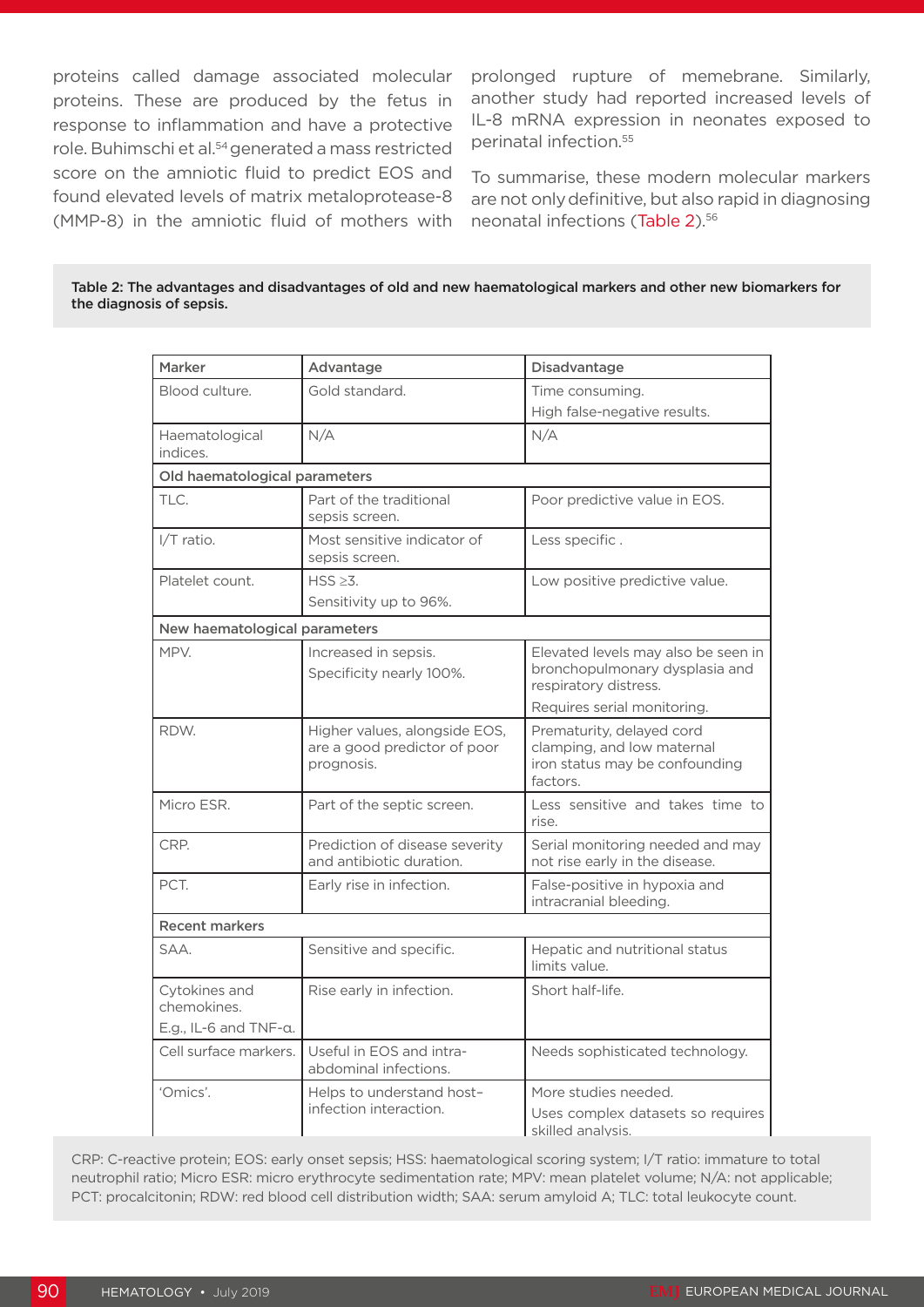#### MORE MARKERS IN THE PIPELINE

Flow cytometric analysis of various body fluids may be helpful in early diagnosis. Among them are IL-8, inducible protein (IP10), and MCP-1. The sensitivity and specificity of IP10 plasma values of ≥1,250 pg/mL are 93% and 89%, respectively, in neonatal sepsis, especially in preterms.<sup>57</sup>

#### Markers for Early Onset Sepsis

CRP, PCT, and PSP in combination with the traditional markers are markers for EOS, as mentioned in this review. Other markers for EOS are lactoferrin, alpha-1-acid glycoprotein, haptoglobin, and neopterin. In addition, visfatin and resistin have been used similarly for diagnosing EOS, along with chemokines and cytokines.

#### Markers for Late Onset Sepsis

SAA, ischaemia-modified albumin, and hepcidin are the newer markers advocated in late onset sepsis. They can be combined with the old markers of sepsis to yield a better result in diagnosing late onset sepsis.58

#### **CONCLUSION**

Though ample new markers have been explored, much of the population in developing countries may not be able to afford them, because they require sophisticated technology. In such situations, PCT would be an apt marker, especially in EOS, thus aiding in timely intervention and reducing the mortality. This is extremely crucial in low and middle-income countries where EOS is fulminant and is caused by gram-negative micro-organisms leading to early mortality. Despite being costly, the governing bodies of such nations should reconsider the need of including these modern biomarkers in the septic screen of these fragile neonates, as they are more specific and help in prompt diagnosis. This, in turn, would reduce the overall burden on the healthcare system and would therefore prove to be more cost effective in the long run due to curtailing the cost of prolonged hospital stays, mortality, and morbidity burden. In conclusion, despite of an array of biomarkers being available, it is crucial to select the appropriate combination of these markers that allows only minimal blood loss in the neonate for a timely, precise diagnosis of sepsis.

#### References

- 1. Liu L et al. Global, regional, and national causes of child mortality in 2000-13, with projections to inform post-2015 priorities: An updated systematic analysis. Lancet. 2015:385(9966):430-40.
- 2. Stoll BJ et al. Late-onset sepsis in very low birth weight neonates: The experience of the NICHD neonatal research network. Pediatrics. 2002;110(2Pt1):285-91.
- 3. Tsai MH et al. Recurrent late-onset sepsis in the neonatal intensive care unit: Incidence, clinical characteristics and risk factors. Clin Microbiol Infect. 2014;20(11):O928-35.
- 4. Polin RA. Committee on Fetus and Newborn. Management of neonates with suspected or proven earlyonset bacterial sepsis. Pediatrics. 2012;129(5):1006-15.
- 5. NNPD Network. National neonatalperinatal database: Report 2002- 2003. 2005. Available at: https:// www.newbornwhocc.org/pdf/nnpd\_ report\_2002-03.PDF. Last accessed: 24 May 2019.
- 6. Investigators of the Delhi Neonatal Infection Study (DeNIS) collaboration.

Characterisation and antimicrobial resistance of sepsis pathogens in neonates born in tertiary care centres in Delhi, India: A cohort study. Lancet Glob Health. 2016;4(10):e752-60.

- 7. Office of the Registrar General & Census Commissioner, India. SRS statistical report 2013. 2019. Available at: http://www.censusindia.gov.in/ vital\_statistics/SRS\_Reports\_2013. html. Last accessed: 24 May 2019.
- 8. Ng PC, Lam HS. Biomarkers for late-onset neonatal sepsis: Cytokines and beyond. Clin Perinatol. 2010;37(3):599-610.
- 9. Ng PC. Diagnostic markers of infection in neonates. Arch Dis Child Fetal Neonatal Ed. 2004;89(3):F229- 35.
- 10. Mehr S, Doyle LW. Cytokines as markers of bacterial sepsis in newborn infants: A review. Pediatr Infect Dis J. 2000;19(9):879-87.
- 11. Commins SP et al. Immunologic messenger molecules: Cytokines, interferons, and chemokines. J Allergy Clin Immunol. 2010;125(Suppl 2):S53-72.
- 12. Ng S et al. Precision medicine for

neonatal sepsis. Front Mol Biosci. 2018;5:70.

- 13. Buttery JP. Blood cultures in newborns and children: Optimising an everyday test. Arch Dis Child Fetal Neonatal Ed. 2002;87(1):F25-8.
- 14. Delanghe JR, Speeckaert MM. Translational research and biomarkers in neonatal sepsis. Clin Chim Acta. 2015;451(Pt A):46-64.
- 15. Newman TB et al. Interpreting complete blood counts soon after birth in newborns at risk for sepsis. Pediatrics. 2010;126(5):903-9.
- 16. Dong Y, Speer CP. Lateonset neonatal sepsis: Recent developments. Arch Dis Child Fetal Neonatal Ed. 2015;100(3):F257-63.
- 17. Arboleya S et al. Intestinal microbiota development in preterm neonates and effect of perinatal antibiotics. J Pediatr. 2015;166(3):538-44.
- 18. Kuppala VS et al. Prolonged initial empirical antibiotic treatment is associated with adverse outcomes in premature infants. J Pediatr. 2011;159(5):720-5.
- 19. Abraham E, Singer M. Mechanisms